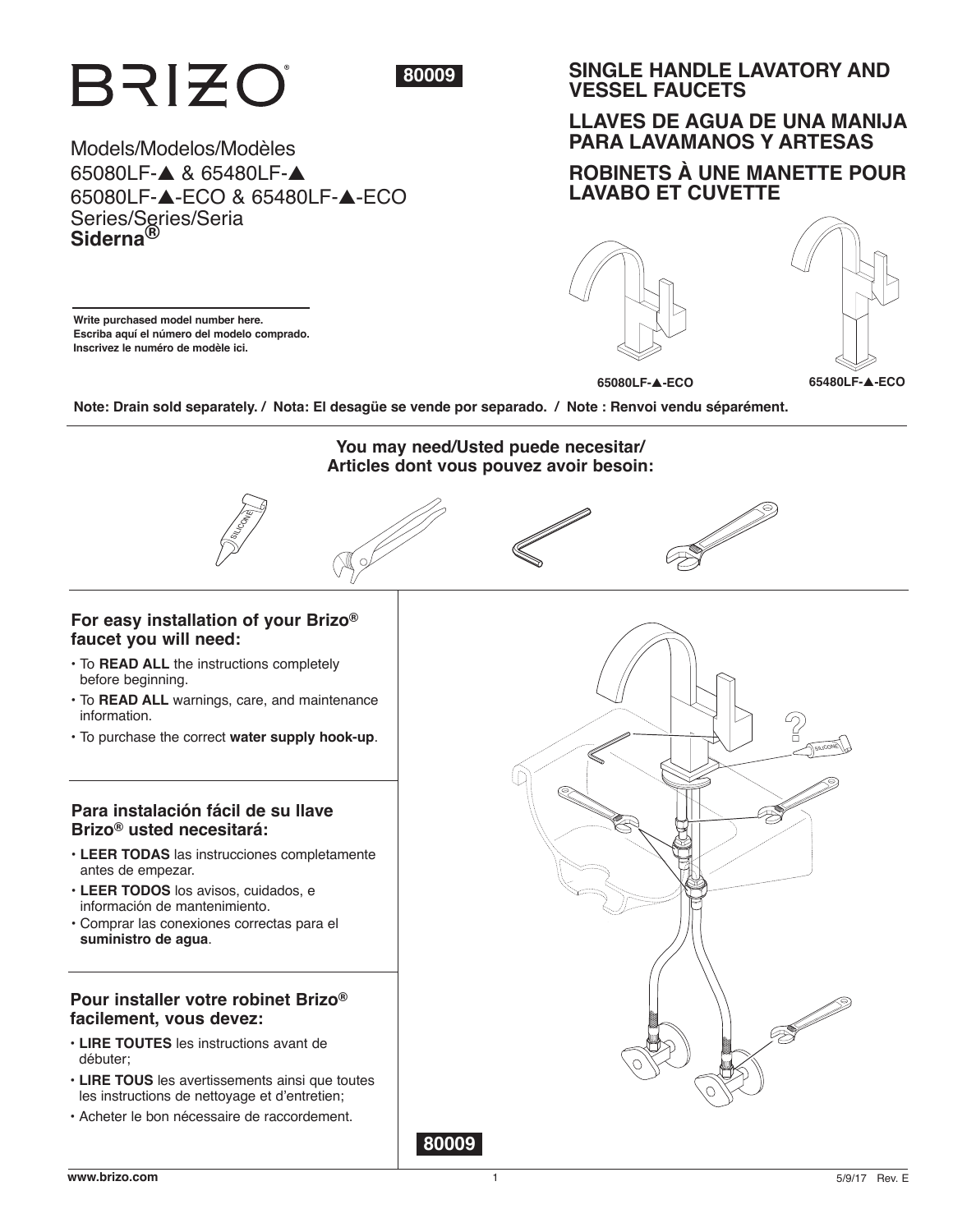## **Limited Warranty on Brizo® Faucets**

**Parts and Finish**<br>All parts (other than electronic parts and batteries) and finishes of this Brizo® faucet are warranted<br>to the original consumer purchaser to be free from defects in material and workmanship for as long<br>a commercial users, for 5 years from the date of purchase.

Electronic Parts and Batteries (if applicable)<br>Electronic parts (other than batteries), if any, of this Brizo® faucet are warranted to the original<br>consumer purchaser to be free from defects in material and workmanship for provided on batteries.

Delta Faucet Company will replace, FREE OF CHARGE, during the applicable warranty period,<br>any part or finish that proves defective in material and/or workmanship under normal installation,<br>use and service. If repair or rep

Delta Faucet Company recommends using a professional plumber for all installation and repair. We<br>also recommend that you use only genuine Brizo<sup>®</sup> replacement parts.

Delta Faucet Company shall not be liable for any damage to the faucet resulting from misuse,<br>abuse, neglect or improper or incorrectly performed installation, maintenance or repair, including<br>failure to follow the applicab

Replacement parts may be obtained by calling the applicable number below or by writing to:

**In the United States and Mexico: In Canada:** customerservice@deltafaucet.com

n and The Term of the Institute of the Masco Canada Limited, Plumbing Group<br>Delta Faucet Company Masco Canada Limited, Plumbing Group<br>Product Service Product Service<br>55 E. 111th Street 1980 Street 2000 Street 350 South Edgeware Road<br>1ndianapolis, IN 46280 St. Thomas, Ontario, Canada N5P 4L1 1-877-345-BRIZO (2749) 1-877-345-BRIZO (2749)

Proof of purchase (original sales receipt) from the original purchaser must be made available to Delta Faucet Company for all warranty claims unless the purchaser has registered the product with<br>Delta Faucet Company. This warranty applies only to Brizo<sup>15</sup> faucets manufactured after January<br>1, 1995 and installed in th

DELTA FAUCET COMPANY SHALL NOT BE LIABLE FOR ANY SPECIAL, INCIDENTAL OR CONSEQUENTIAL DAMAGES (INCLUDING LABOR CHARGES) FOR BREACH OF ANY<br>EXPRESS OR IMPLIED WARRANTY ON THE FAUCET. Some states/provinces do not allow the<br>exclusion or limitation of special, incidental or consequential damages, s exclusions may not apply to you. This warranty gives you special legal rights. You may also have other rights which vary from state/province to state/province.

This is Delta Faucet Company's exclusive written warranty and the warranty is not transferable. If you have any questions or concerns regarding our warranty, please view our Warranty FAQs at www.Brizo.com, email us at customerservice@deltafaucet.com or call us at the applicable number above.

© 2017 Masco Corporation of Indiana

## **Garantía Limitada de las Llaves de Agua (grifos) Brizo®**

#### **Piezas y acabado**

Todas las piezas (excepto las piezas electrónicas y las pilas) y los acabados de esta llave de<br>agua Brizo<sup>19</sup> están garantizados al consumidor comprador original de estar libres de defectos en agua Brizo<sup>f®</sup> están garantizados al consumidor comprador original de estar libres de defectos en<br>material y fabricación durante el tiempo que el comprador original posea la vivienda en la que la<br>Ilave de agua fue original a partir de la fecha de compra.

**Componentes electrónicos y pilas (si aplicable)**<br>Todas las piezas (salvo las pilas), si hay, de esta llave de agua Brizo<sup>®</sup> están garantizadas al con-<br>sumidor comprador original de estar libres de defectos en materiales y a partir de la fecha de compra o, para los usuarios comerciales, por un año a partir de la fecha de compra. No se garantizan las pilas.

Delta Faucet Company reemplazará, SIN CARGO, durante el período de garantía aplicable, cualquier pieza o acabado que pruebe tener defectos de material y/o fabricación bajo la instalación,<br>uso y servicio normal. Si la reparación o su reemplazo no es práctico, Delta Faucet Company tiene<br>la opción de reembolsarle s del producto. **Estos son sus únicos recursos.** 

Delta Faucet Company recomienda que use los servicios de un plomero profesional para todas las<br>instalaciones y reparaciones. También le recomendamos que utilice sólo las piezas de repuesto<br>originales de Brizo®.

Delta Faucet Company no será responsable por cualquier daño a la llave de agua que resulte del<br>mal uso, abuso, negligencia o mala instalación o mantenimiento o reparación incorrecta, incluy-<br>endo el no seguir los cuidados

Las piezas de repuesto se pueden obtener llamando al número correspondiente más abajo, o escribiendo a:

**En los Estados Unidos y México: En Canadá:** 1-877-345-BRIZO (2749) 1-877-345-BRIZO (2749)

Delta Faucet Company Masco Canada Limited, Plumbing Group Product Service Technical Service Centre 55 E. 111th Street<br>Indianapolis, IN 46280 St. Thomas, Ontario, Canada N5P 4L1 customerservice@mascocanada.com

La prueba de compra (recibo original) del comprador original debe ser disponible a Delta Faucet Company para todos los reclamos a menos que el comprador haya registrado el producto con<br>Delta Faucet Company. Esta garantía le aplica sólo a las llaves de agua de Brizo<sup>18</sup> fabricadas Delta Faucet Company. Esta garantía le aplica sólo a las llaves de agua de Brizo® fabricadas después del 1 de enero 1995 e instaladas en los Estados Unidos de América, Canadá y México.

DELTA FAUCET COMPANY NO SE HACE RESPONSABLE POR CUALQUIER DAÑO ESPECIAL,<br>INCIDENTAL O CONSECUENTE (INCLUYENDO LOS GASTOS DE MANO DE OBRA) POR EL<br>INCUMPLIMIENTO DE CUALQUIER GARANTÍA EXPRESA O IMPLÍCITA DE LA LLAVE DE AGUA. Algunos estados/provincias no permiten la exclusión o limitación de daños especiales,<br>incidentales o consecuentes, por lo que estas limitaciones y exclusiones pueden no aplicarle a<br>usted. Esta garantía le otorga dere varían de estado/provincia a estado/provincia.

Esta es la garantía exclusiva por escrito de Delta Faucet Company y la garantía no es transferible. Si usted tiene alguna pregunta o inquietud acerca de nuestra garantía, por favor, vea nuestra<br>sección de preguntas frecuentes FAQ sobre la garantía en www.Brizo.com, también puede envi-<br>arnos un correo electrónico a custom

© 2017 Masco Corporación de Indiana

## **Garantie limitée des robinets Brizo®**

#### **Pièces et finis**

Toutes les pièces (à l'exception des composants électroniques et des piles) et tous les finis de ce<br>robinet Brizo<sup>®</sup> sont protégés contre les défectuosités du matériau et les vices de fabrication par<br>une garantie qui est c merciale, la garantie est de 5 ans à compter de la date d'achat.

**Composants électroniques et piles (le cas échéant)**<br>Si ce robinet Brizo<sup>io</sup> comporte des composants électroniques, ces composants (à l'exception des<br>piles) sont protégés contre les défectuosités du matériau et les vices d tie consentie au premier acheteur qui est d'une durée de 5 ans à compter de la date d'achat. Dans le cas d'une utilisation commerciale, la garantie est d'un an à compter de la date d'achat. Aucune garantie ne couvre les piles.

Delta Faucet Company remplacera, GRATUITEMENT, pendant la période de garantie applicable,<br>toute pièce ou tout fini qui présentera une défectuosité du matériau et/ou un vice de fabrication<br>pour autant que le robinet ait été réparer ou de remplacer le robinet, Delta Faucet Company pourra décider de rembourser le prix d'achat du produit pour autant que celui-ci lui soit retourné. **Il s'agit de vos seuls recours.** 

Delta Faucet Company recommande de confier l'installation et la réparation à un plombier professionnel. Nous vous recommandons également d'utiliser uniquement des pièces de rechange<br>authentiques Brizo®.

Delta Faucet Company se dégage de toute responsabilité à l'égard des dommages causés au robinet en raison d'un mauvais usage, d'un usage abusif, de la négligence ou de l'utilisation d'une<br>méthode d'installation, de maintenance ou de réparation incorrecte ou inadéquate, y compris<br>les dommages résultant du nonPour obtenir des pièces de rechange, veuillez appeler au numéro applicable ci-dessous ou écrire à l'adresse applicable ci-dessous.

**Aux États-Unis et au Mexique : <br>
Delta Faucet Company Masco Canada:<br>
Product Service<br>
55 E. 111th Street<br>
55 E. 111th Street** 1-877-345-BRIZO (2749)<br>customerservice@deltafaucet.com

Delta Faucet Company Masco Canada Limited, Plumbing Group Product Service Technical Service Centre 55 E. 111th Street 350 South Edgeware Road Indianapolis, IN 46280 St. Thomas, Ontario, Canada N5P 4L1 customerservice@deltafaucet.com customerservice@mascocanada.com

La preuve d'achat (reçu original) du premier acheteur doit être présentée à Delta Faucet Company pour toutes les demandes en vertu de la garantie, sauf si le produit a été enregistré auprès de<br>Delta Faucet Company. La présente garantie s'applique uniquement aux robinets Brizo<sup>r®</sup> fabriqués<br>après le 1er janvier 1995 et

DELTA FAUCET COMPANY SE DEGAGE DE TOUTE RESPONSABILITE A L'EGARD DES<br>DOMMAGES PARTICULIERS, CONSÉCUTIFS OU INDIRECTS (Y COMPRIS LES FRAIS<br>DE MAIN-D'OEUVRE) QUI POURRAIENT RÉSULTER DE LA VIOLATION D'UNE GARANTIE<br>IMPLICITE O il est interdit de limiter ou d'exclure la responsabilité à l'égard des dommages particuliers, consécutifs<br>ou indirects, les limites et les exclusions susmentionnées ne s'appliquent pas. La présente garantie<br>vous donne des

La présente garantie écrite est la garantie exclusive offerte par Delta Faucet Company et elle n'est pas transférable.

Si vous avez des questions ou des préoccupations en ce qui concerne notre garantie, veuillez<br>consulter la page Warranty FAQs à www.Brizo.com, faire parvenir un courriel à customerservice@<br>deltafaucet.com ou nous appeler au

© 2017 Division de Masco Indiana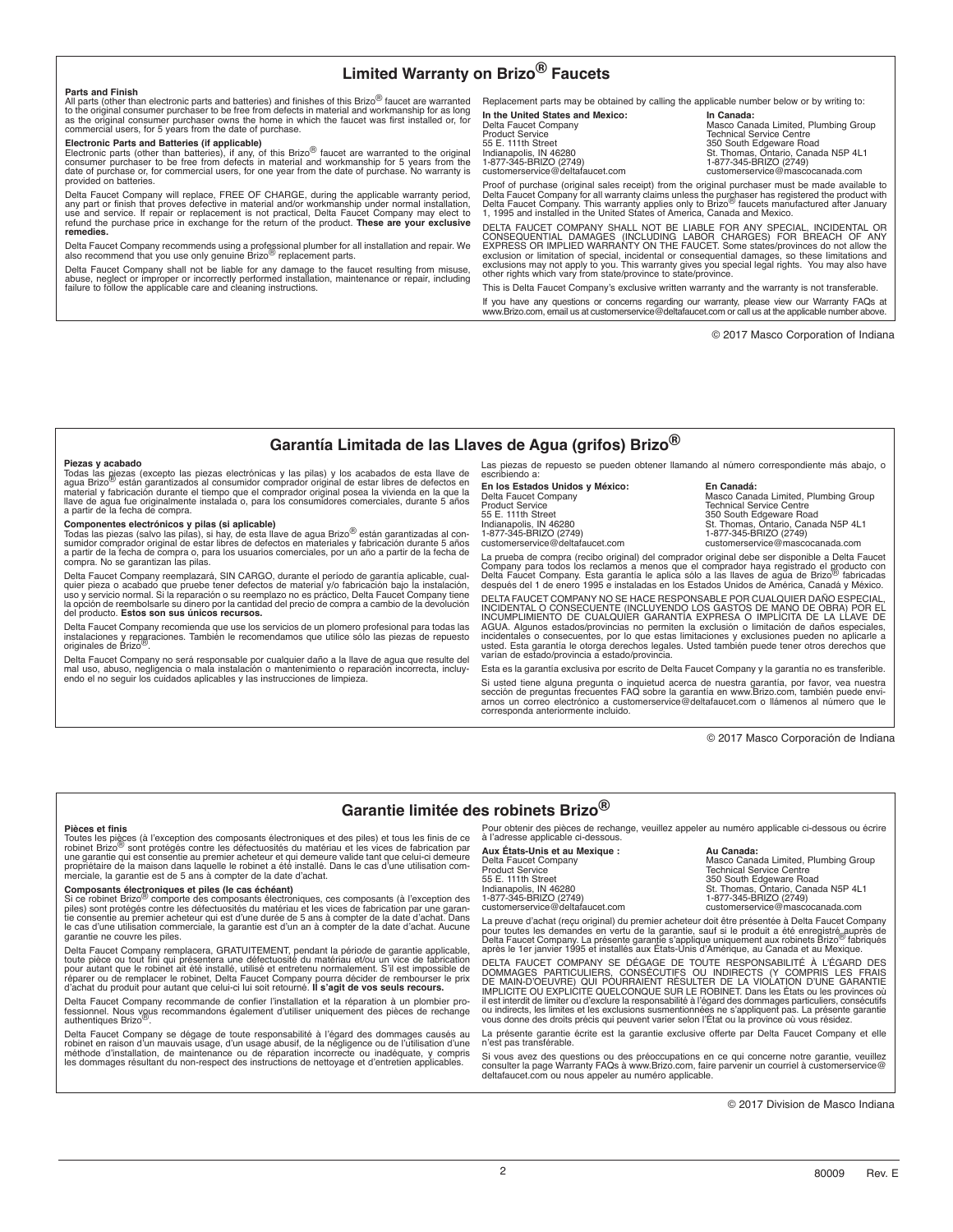

**\*** Component must be replaced once removed. This is not a user-serviceable part. Component must be replaced once removed. This is not a user-serviceable part. Component must be replaced once removed. This is not a user-serviceable part.

▲ Specify Finish / Especifíque el Acabado / Précisez le Fini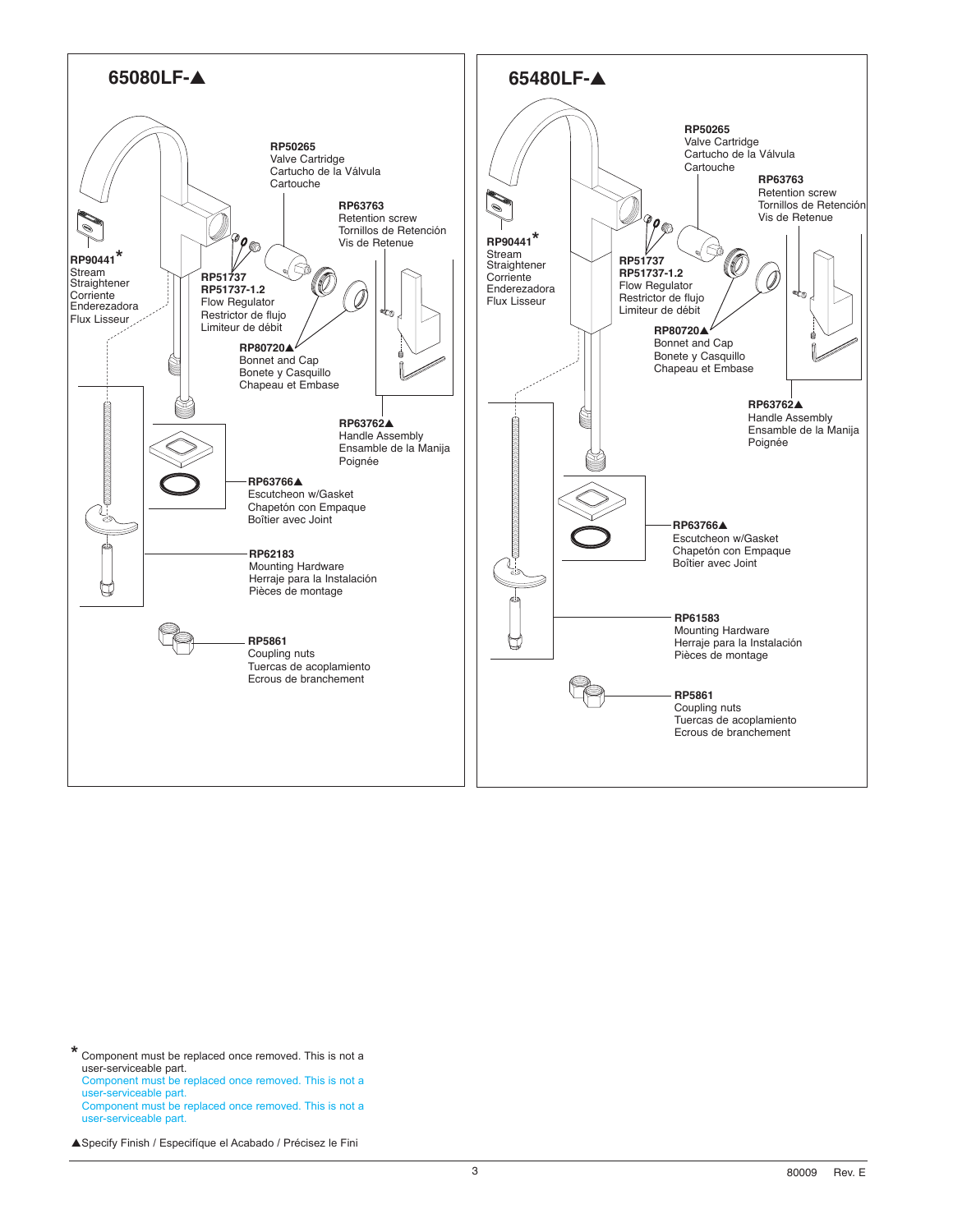



#### **Lavatory Faucet Installation**

**Note: This faucet fits 1 1/4" min. mounting hole size. When drilling a new hole, 1 1/2" is recommended.** Slide gasket (1) up over tubes (2) and mounting stud (3), then seat onto bottom of faucet. Place tubes and mounting stud through mounting hole; and, position faucet on sink. **Option: If surface of sink is uneven, use silicone under the baseplate or gasket.** Slide metal bracket (4) over mounting stud (3) under sink. Secure with mounting nut (5). Tighten securely but do not over tighten.

Install drain assembly - not supplied.

**Instalación de la llave de Agua para Lavamanos Nota: Esta llave de agua sirve en un agujero de tamaño min., de 11/4". Cuando perfore un nuevo agujero se recomienda que sea de 1 1/2".** Deslice el empaque (1) hacia arriba, sobre los tubos (2) y el perno de montaje (3), luego colóquelo en el fondo de la llave de agua. Coloque los tubos y el perno de montaje a través del agujero de montaje y coloque la llave de agua en el lavamanos. **Opción: Si la superficie del lavamanos está desnivelada, use silicón por debajo de la chapa de cubierta o en el empaque.** Deslice el soporte de metal (4) sobre el perno de montaje (3) debajo del lavamanos. Fije con la tuerca de montaje

(5). Apriete bien, pero no demasiado. Install drain assembly - not supplied.

#### **Vessel Faucet Installation**

**Note: Drill hole in finished deck per diagram. Hole location will vary depending on vessel sink.** Slide gasket (1) up over tubes (2) and mounting stud (3), then seat onto bottom of faucet. Place tubes and mounting stud through mounting hole; and, position faucet on sink. **Option: If surface of sink is uneven, use silicone under the baseplate or gasket.** Slide metal bracket (4) over mounting stud (3) under sink. Secure with mounting nut (5). Tighten securely but do not over tighten.

Install drain assembly - not supplied.

### **Instalación de la Llave de Agua en una Artesa**

**Nota: Perfore el agujero en la superficie de instalación terminada como se muestra en el diagrama.** La ubicación del agujero variará dependiendo en la vasija del lavamanos. Deslice el empaque (1) hacia arriba, sobre los tubos (2) y el perno de montaje (3), luego colóquelo en el fondo de la llave de agua. Coloque los tubos y el perno de montaje a través del agujero de montaje y coloque la llave de agua en el lavamanos. **Opción: Si la superficie del lavamanos está desnivelada, use silicón por debajo de la chapa de cubierta o en el empaque.** Deslice el soporte de metal (4) sobre el perno de montaje (3) debajo del lavamanos. Fije con la tuerca de montaje (5). Apriete bien, pero no demasiado.

Install drain assembly - not supplied.

### **Installation du robinet de lavabo**

**Note : Ce robinet est conçu pour être monté dans un trou ayant un diamètre minimal de 1 1/4 po. Si vous percez un nouveau trou, nous vous recommandons un diamètre de 1 1/2 po.** Glissez le joint (1) sur les tubes (2) et montez le goujon (3). Appuyez ensuite le joint contre le dessous du robinet.<br>Introduisez les tubes et le goujon de montage dans le trou de montage et<br>positionnez le robinet sur l'appareil sanitaire. **Facultatif : Si la appliquez du composé à la silicone sous la plaque de base ou le joint.** Glissez le support en métal (4) sur le goujon de montage (3) sous l'appareil. Fixez le robinet avec l'écrou (5). Serrez fermement, mais prenez garde de trop serrer.

Install drain assembly - not supplied.

#### **Installation du robinet de cuvette**

**Note : Percez le trou dans la surface finie conformément aux indications du schéma. L'emplacement du trou varie selon le lavabo-cuvette.** Glissez le joint (1) sur les tubes (2) et le goujon de montage (3), puis appuyez-le contre le dessous du robinet. Introduisez les tubes et le goujon de montage dans le trou de montage et positionnez le robinet sur le lavabo. **Facultatif : Si la surface est inégale, appliquez du composé à la silicone sous la plaque de base ou le joint.** Glissez le support en métal (4) sur le goujon de montage (3) sous le lavabo. Fixez le robinet avec l'écrou (5). Serrez fermement, mais prenez garde de trop serrer.

Install drain assembly - not supplied.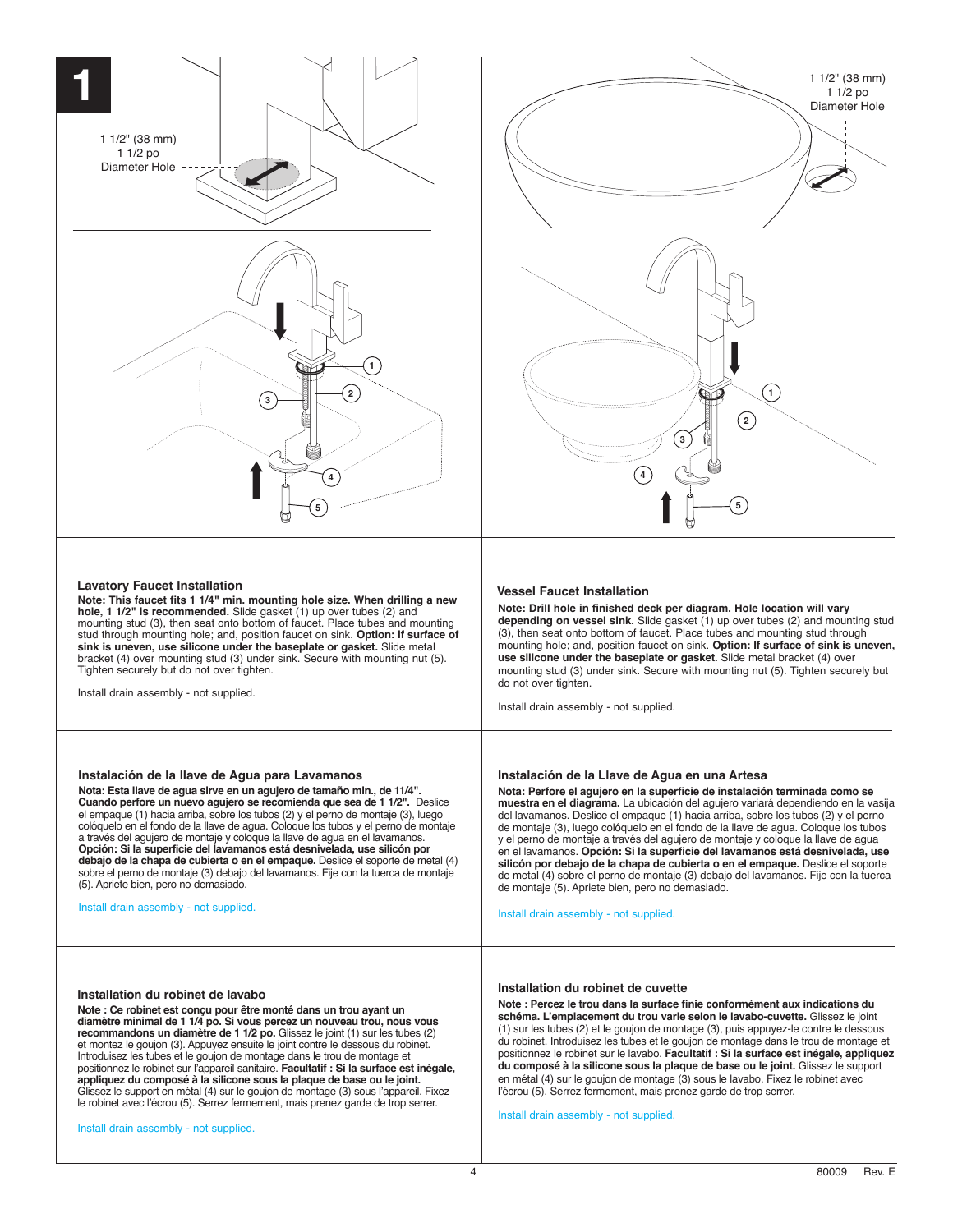





### **Flush the System and Check for Leaks**

Turn faucet handle (1) all the way on. Turn on hot and cold water supplies (2) and flush water lines for one minute. **Important: This flushes away any debris that could cause damage to internal parts.**

Check all connections at arrows for leaks. Retighten if necessary, but do not overtighten.

### **Deje Correr el Agua por el Sistema y Examine si hay Filtraciones / Fugas**

Gire las manijas de la llave (1) completamente a la posición abierta. Abra los suministros de agua caliente y fría (2) y deje que el agua corra por las líneas por un minuto. **Importante: Esto limpia cualquier escombro que pudiera causar daño a las partes internas.**

Examine todas las conexiones donde señalan las flechas por si hay filtraciones de agua. Apriete de nuevo si es necesario, pero no apriete demasiado.

Tournez les poignées (1) du robinet pour ouvrir celui-ci complètement. Rétablissez l'alimentation en eau chaude et en eau froide (2), puis laissez s'écouler l'eau une minute. **Important: Il faut laisser s'écouler l'eau pour évacuer les saletés qui pourraient abîmer les** 

### **éléments internes du robinet.**

Vérifiez l'étanchéité de tous les raccords identifiés par une flèche. Resserrez les raccords au besoin, mais prenez garde de trop les serrer.

**3**